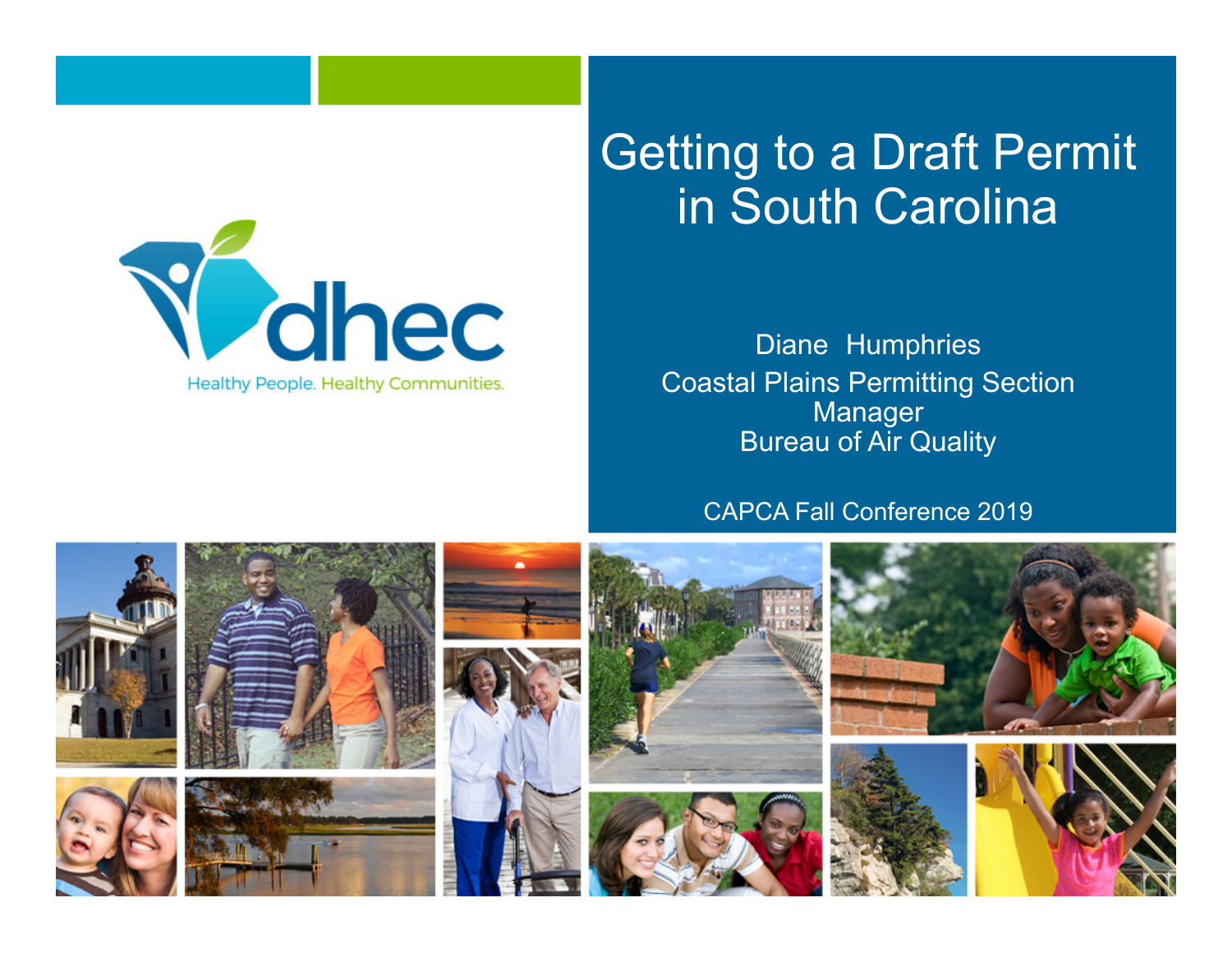

### Applications should be . . .

- Clear
- Concise
- Consistent
- Organized
- Accurate
- Complete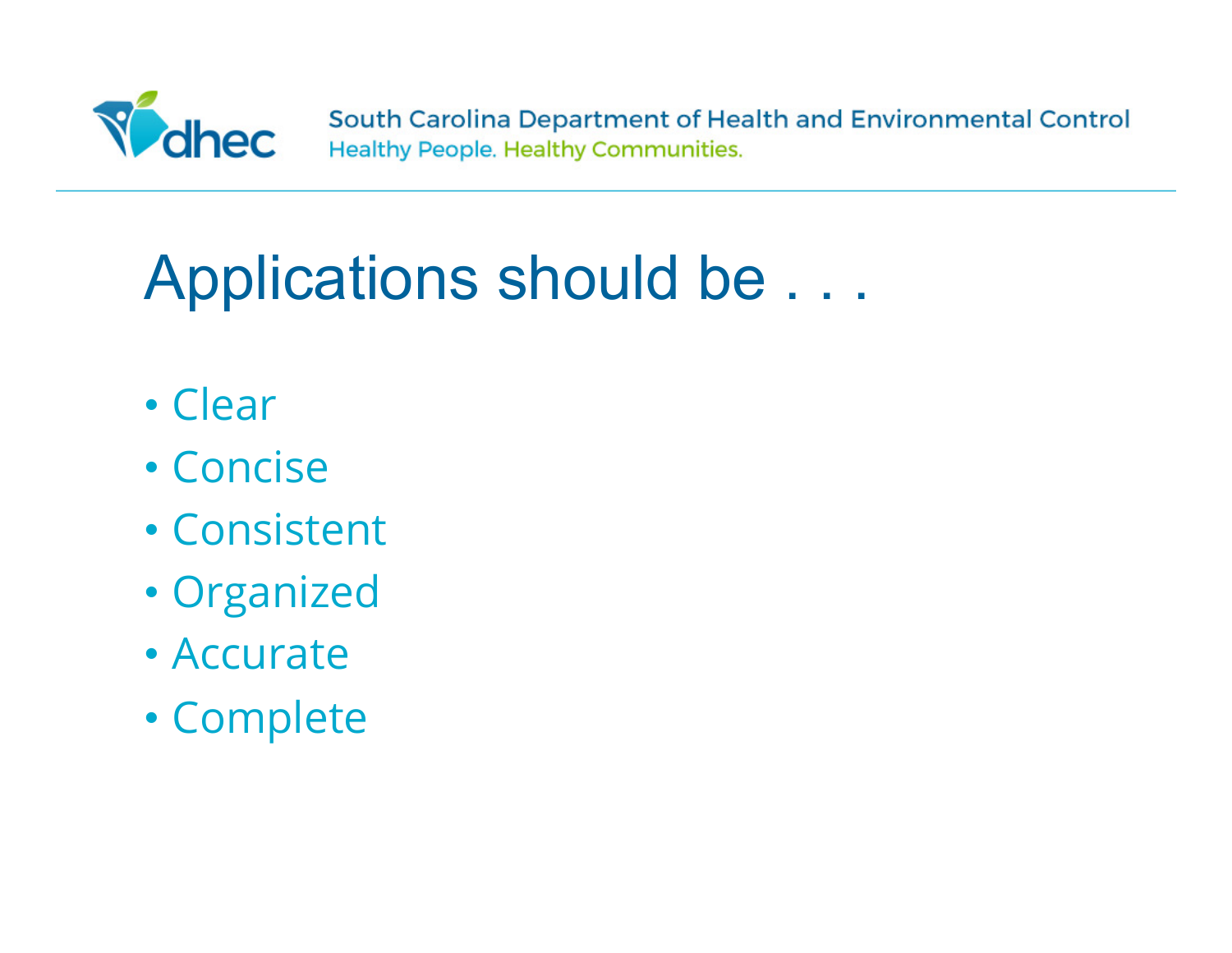

# What Can You Do?

- Read and follow the form's instructions
- Read the content of the regulation, not just the regulation's title
- Re-read the regulations they may have been revised
- Read the completed application thoroughly before submitting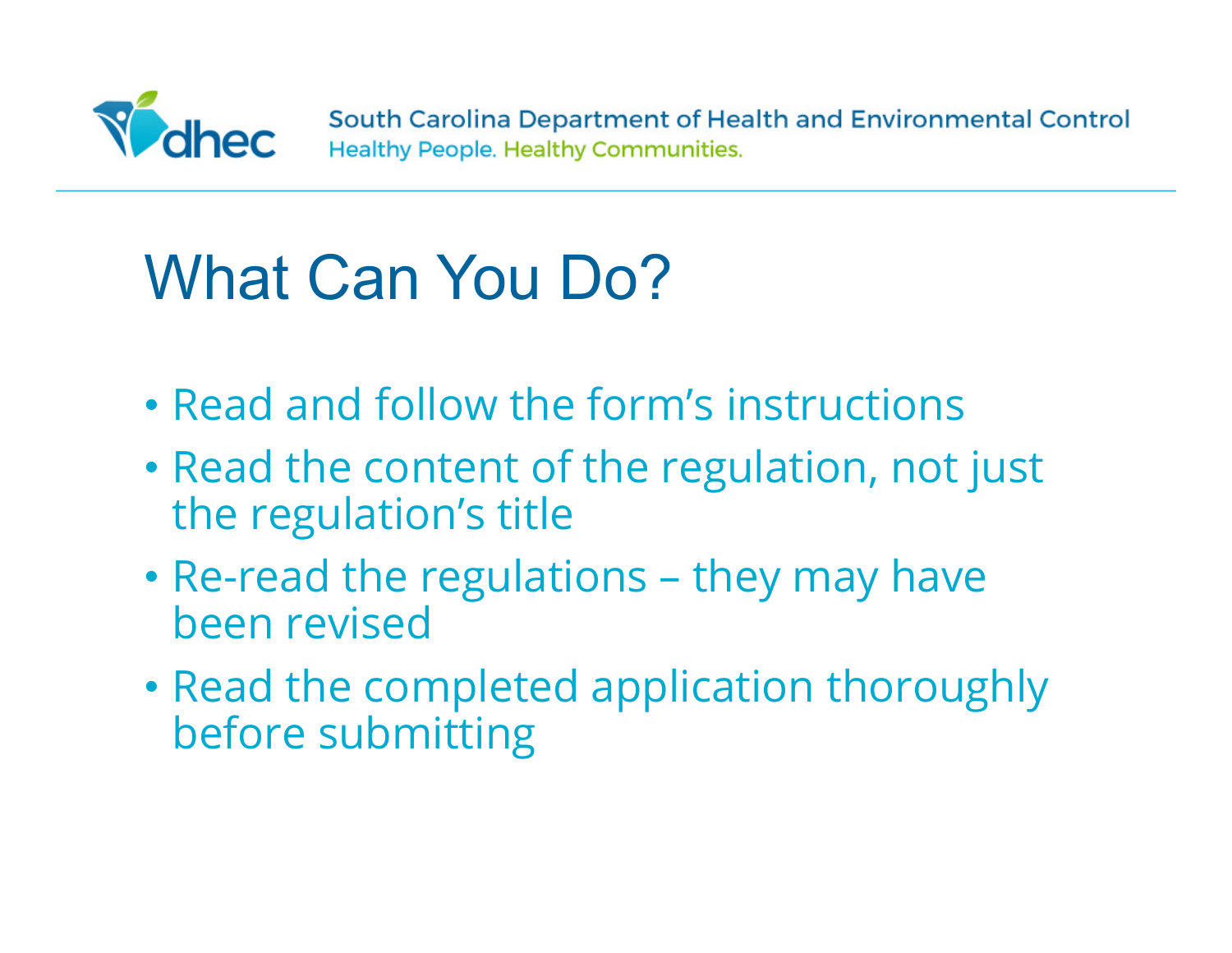

#### Consistency is Important

Project **Overview** 

Process Description

List of Sources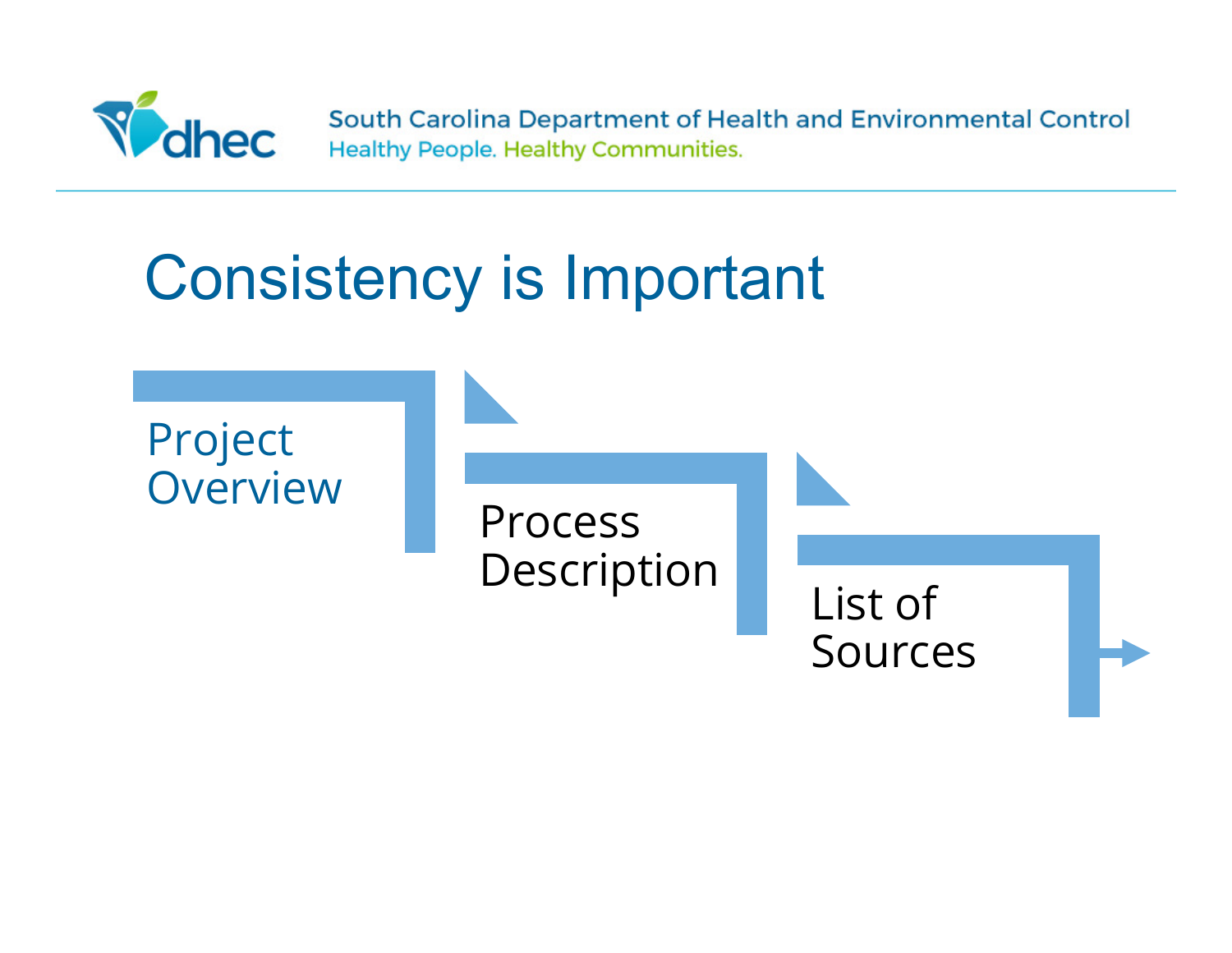

#### Consistency is Important

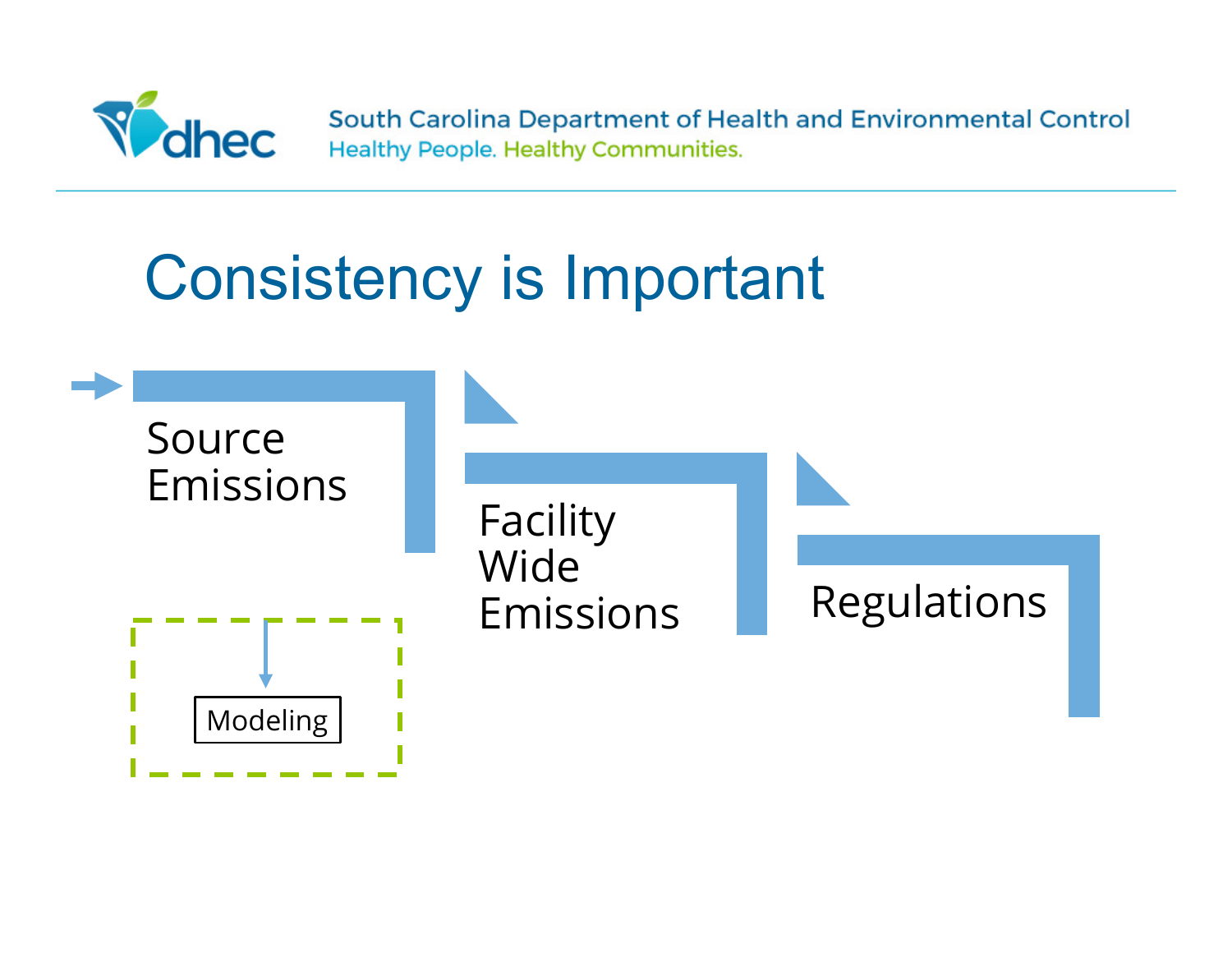

# What Can You Do?

- Confirm that the source emissions and modeled emissions match
- Check that the equipment and control devices on the application are correct
- Provide complete and accurate process descriptions
- Include Process Flow Diagrams and other drawings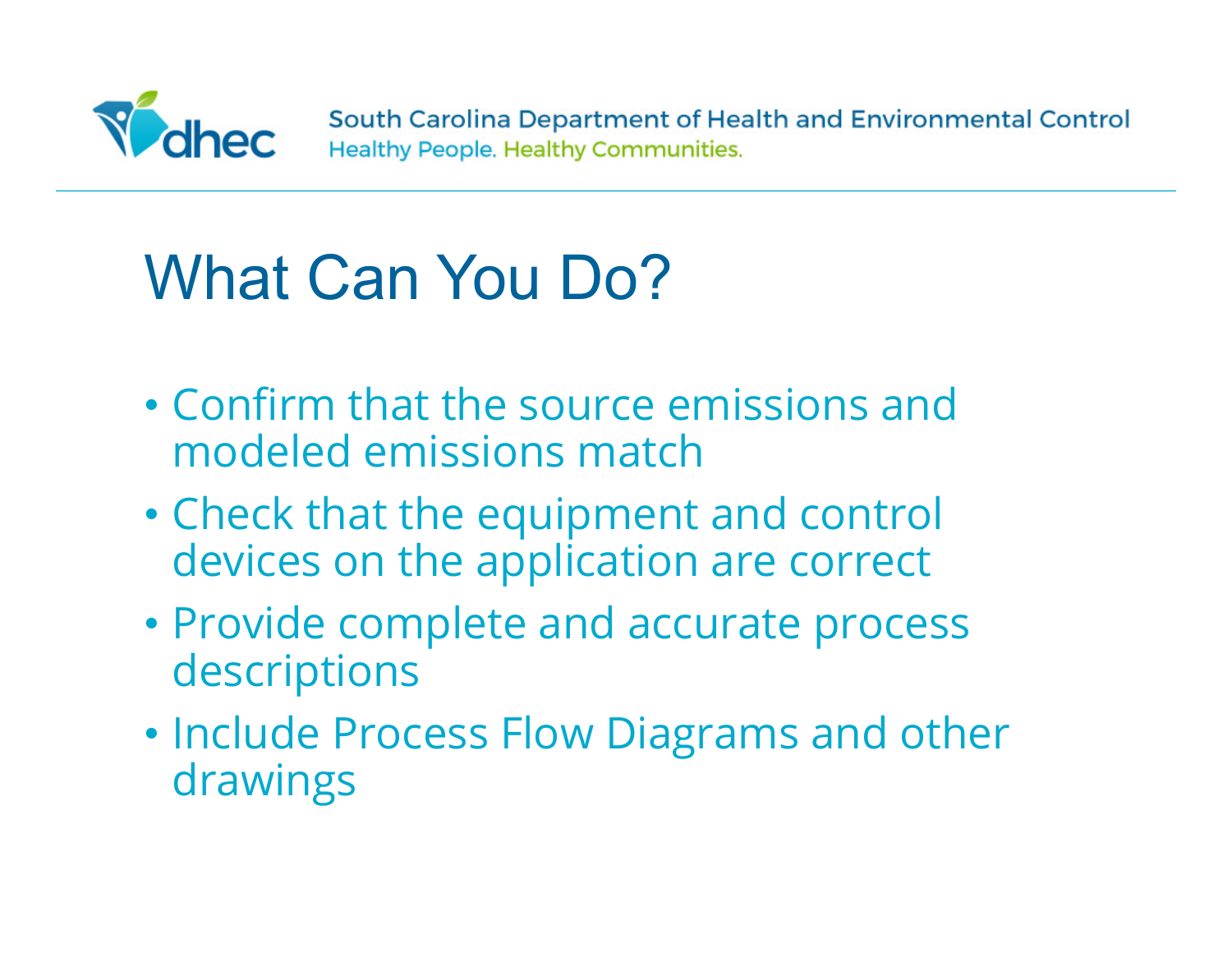

### Exempt Equipment?

- Review equipment as it relates to a process. If it is part of permitted process, it will be permitted equipment.
- Air Permitting Exemption List is updated periodically.
- Note that the Title V Insignificant Activities List is different from the Air Permitting Exemption List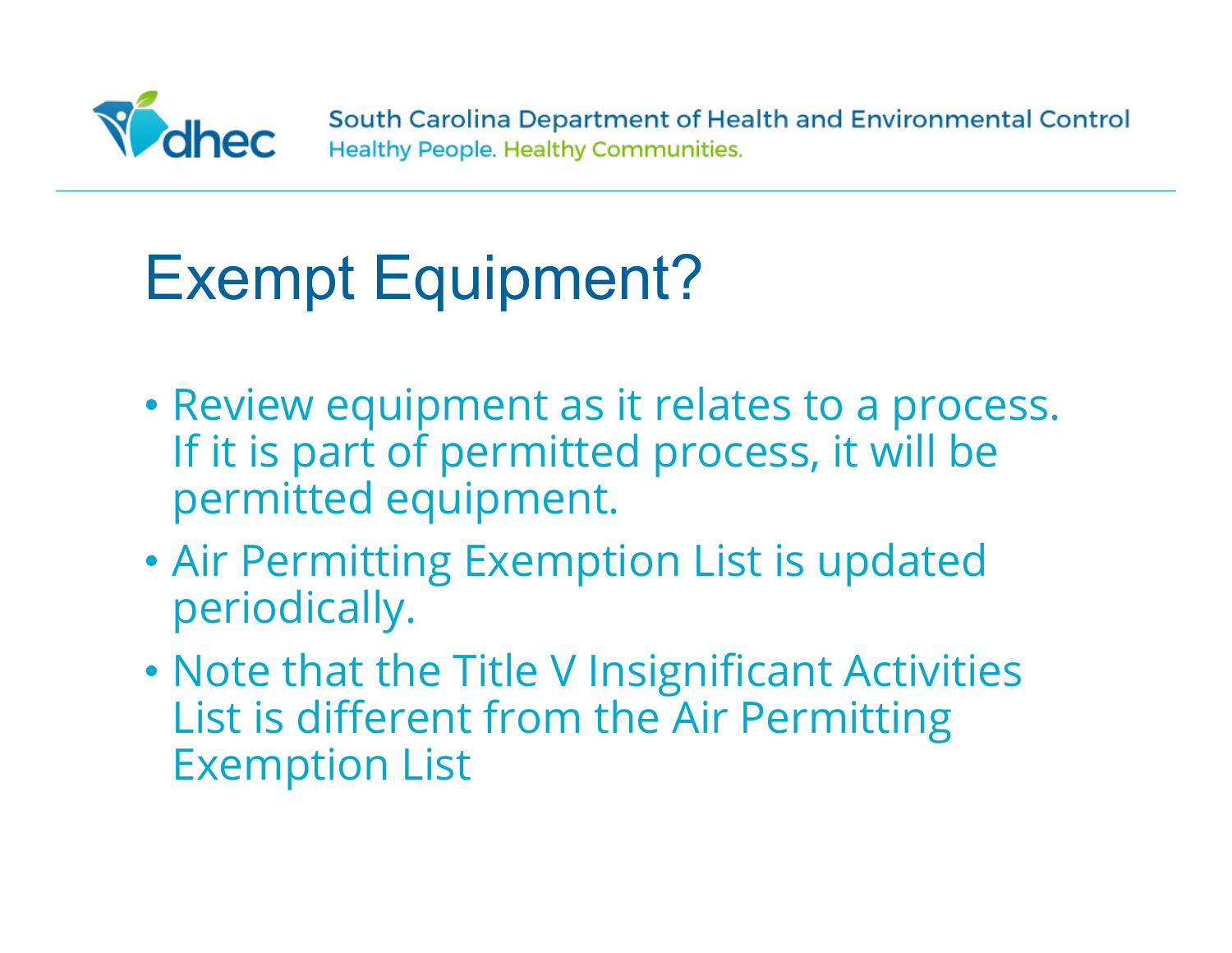

### What Can You Do?

- Respond to requests for additional information promptly
- If specific information has been asked for during a past project, it will likely be asked for with a new project.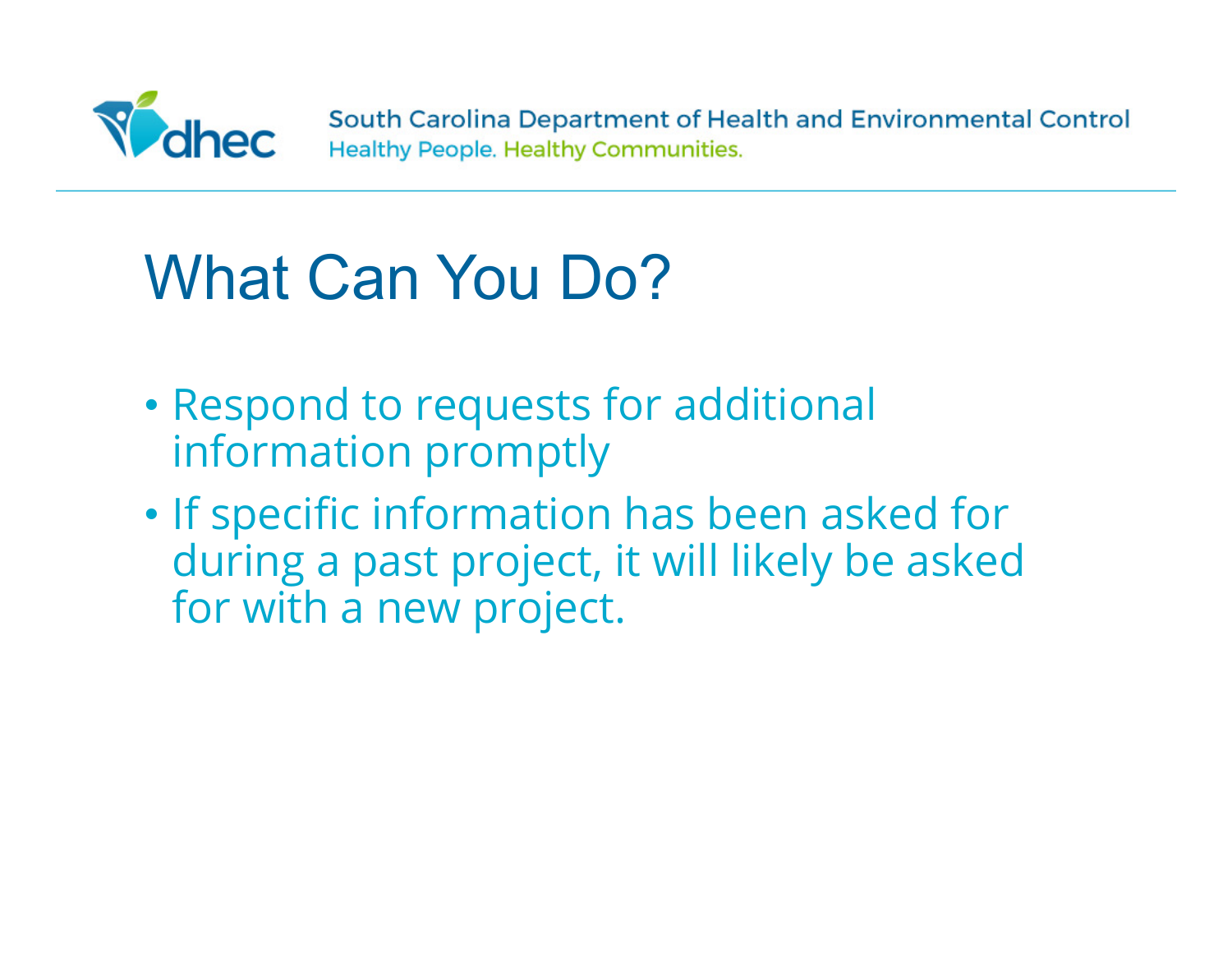

#### **Facility Visits**

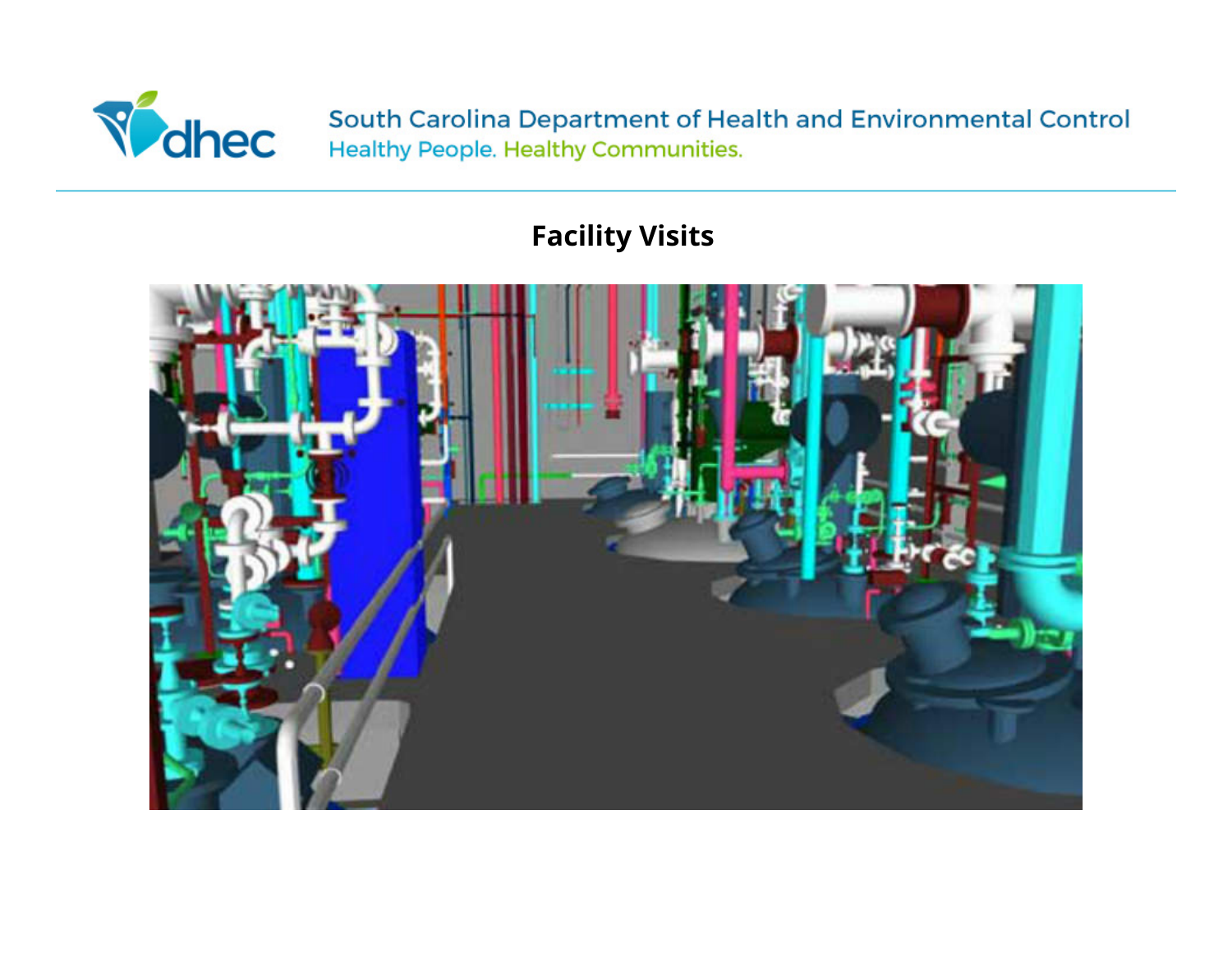

- Federal Tax Identification Number
- SIC and NAICS codes (primary and others)
- Two (2) Public Copies
- One (1) Confidential Copy (if applicable)
- Original Signatures at least one copy must have original signatures of both owner/ operator and Professional engineer (when required)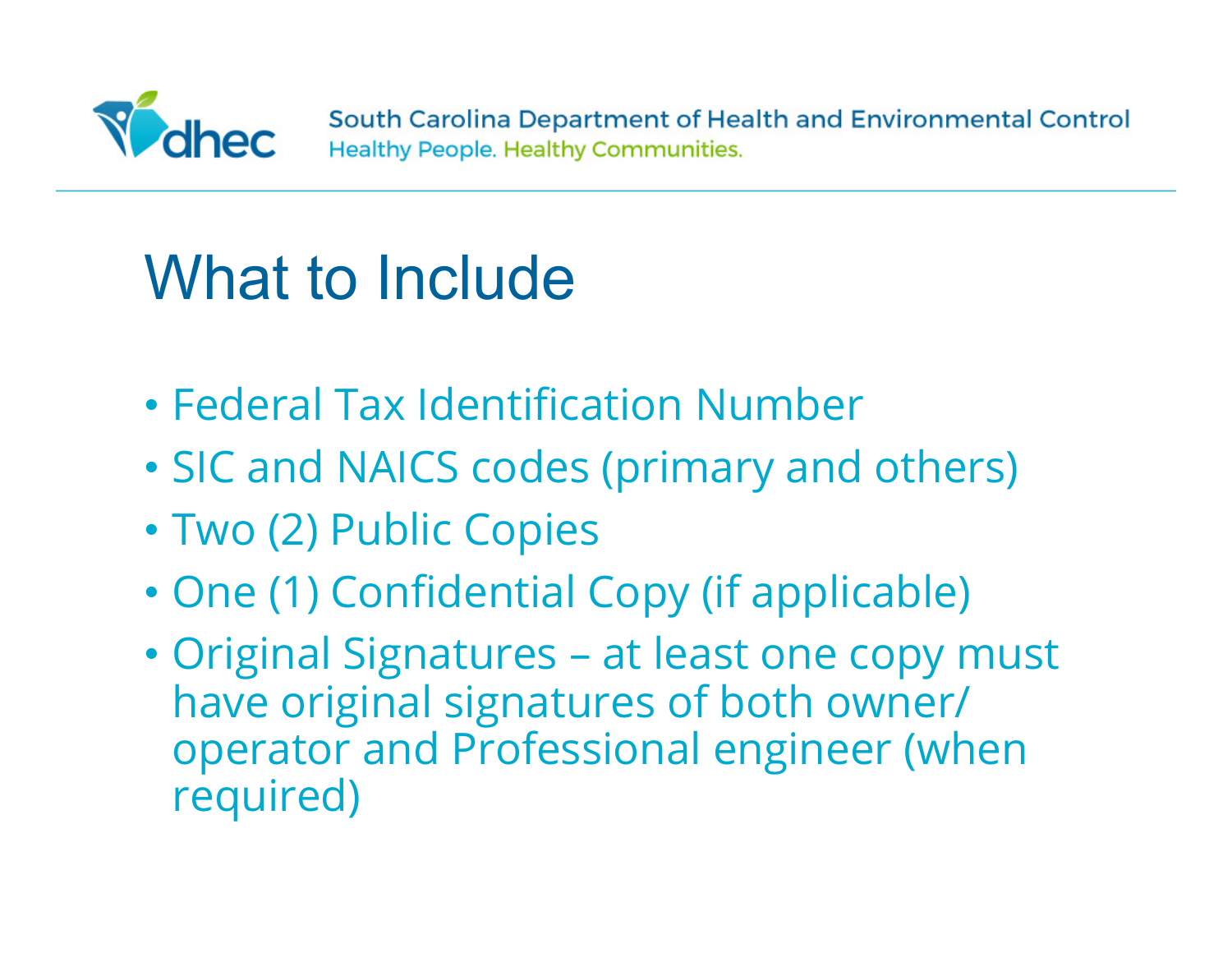

#### What to Include - Emissions

- Potential Emissions
- Sample Calculations
- Emission Factor Details
- SDS
- CAS numbers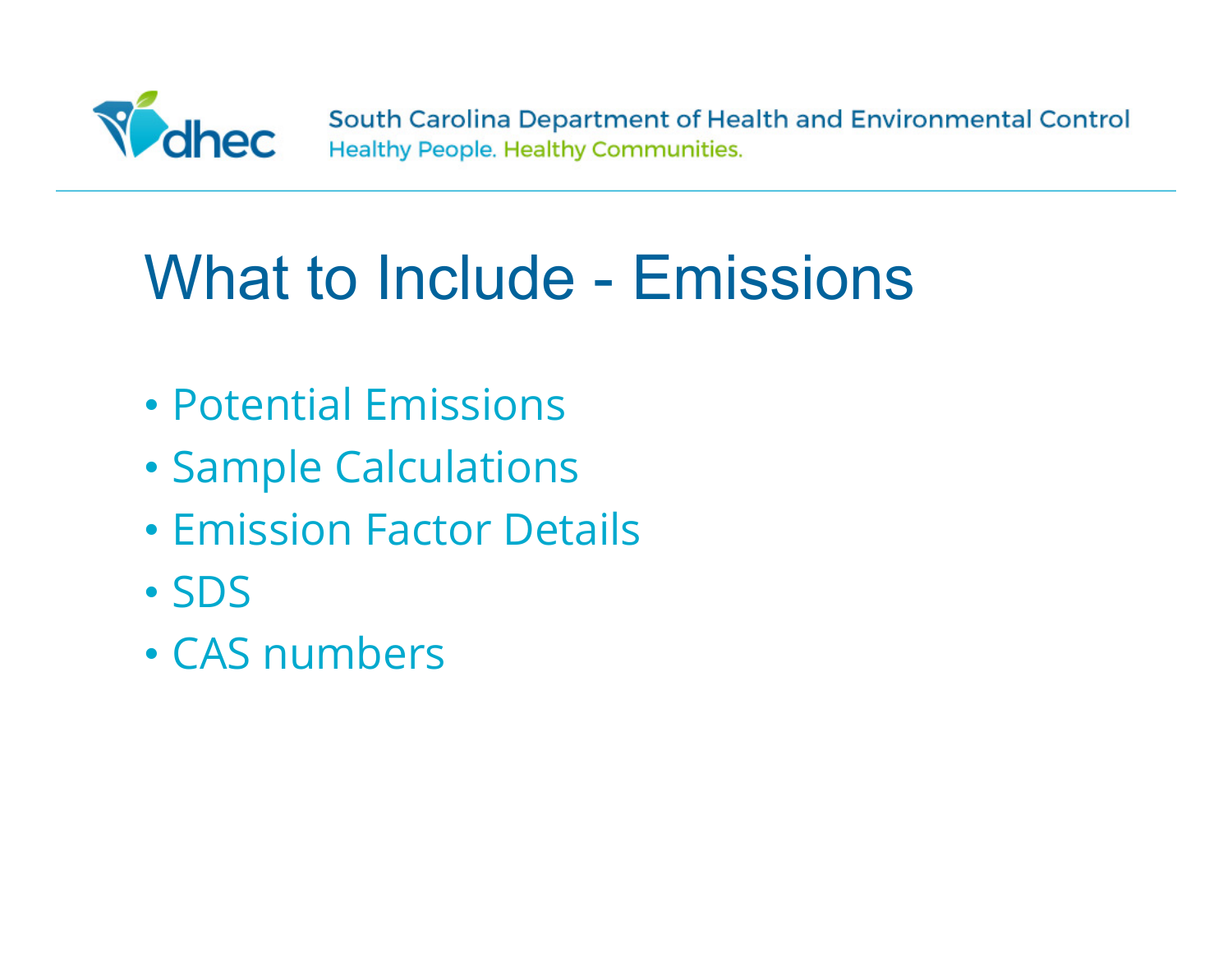

# Potential to Emit

- What it is not
	- Potential calculated based on business plans or past actuals
- What it is
	- Theoretical quantity of each air pollutant a source can physically emit and/or based on federally enforceable limits
	- Based on maximum capacity of the equipment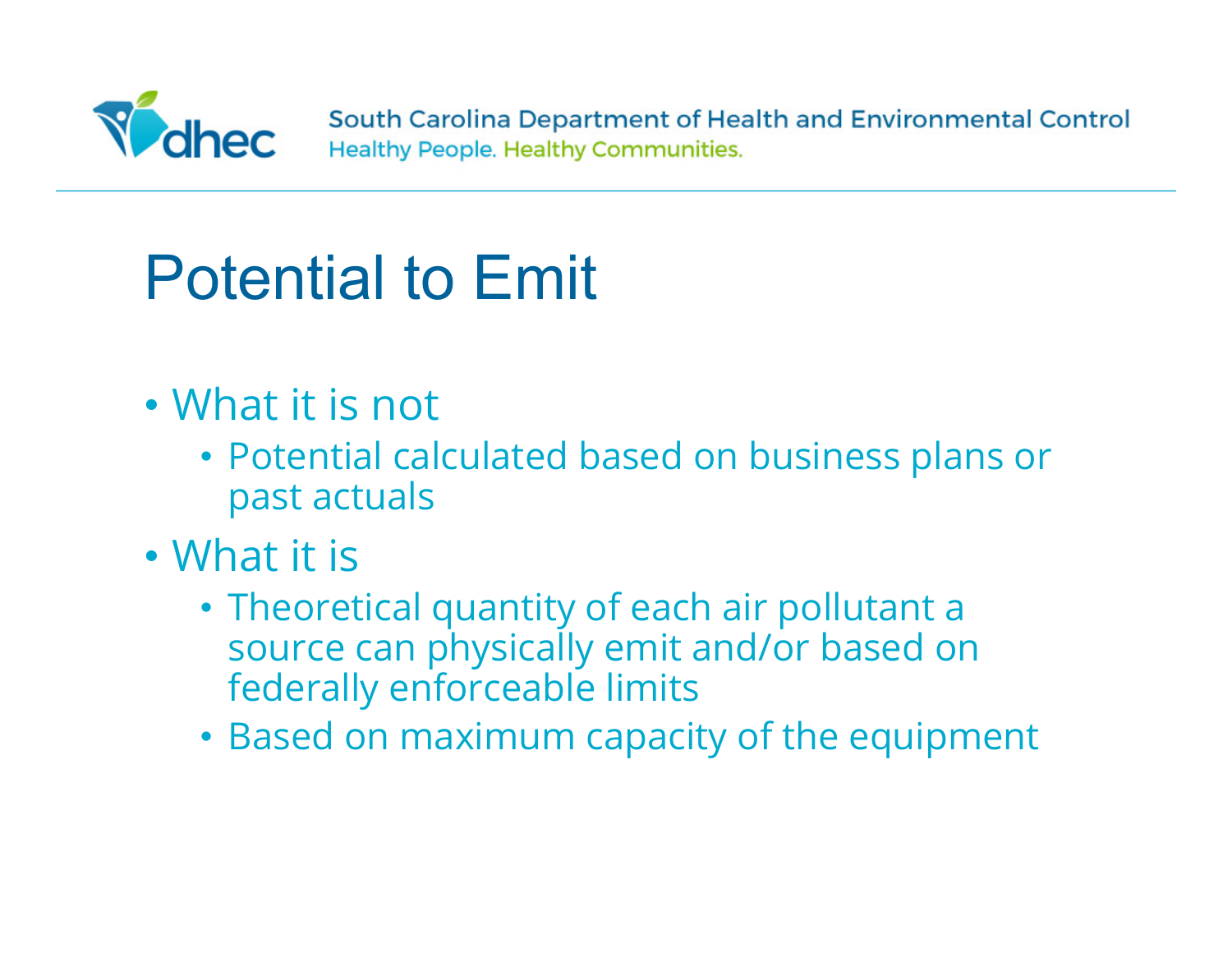

- Co-location applicability determination if needed (https://www.scdhec.gov/sites/default/files/docs/Environment/docs/ Guidance%20for%20CollocationSingle%20Source%20Determinations.pdf)
- Reference Documents
- Source Test Data (include date tested if from SC)
	- Sister Facility Data (out-of-state/country): Send the full report (Must be in English)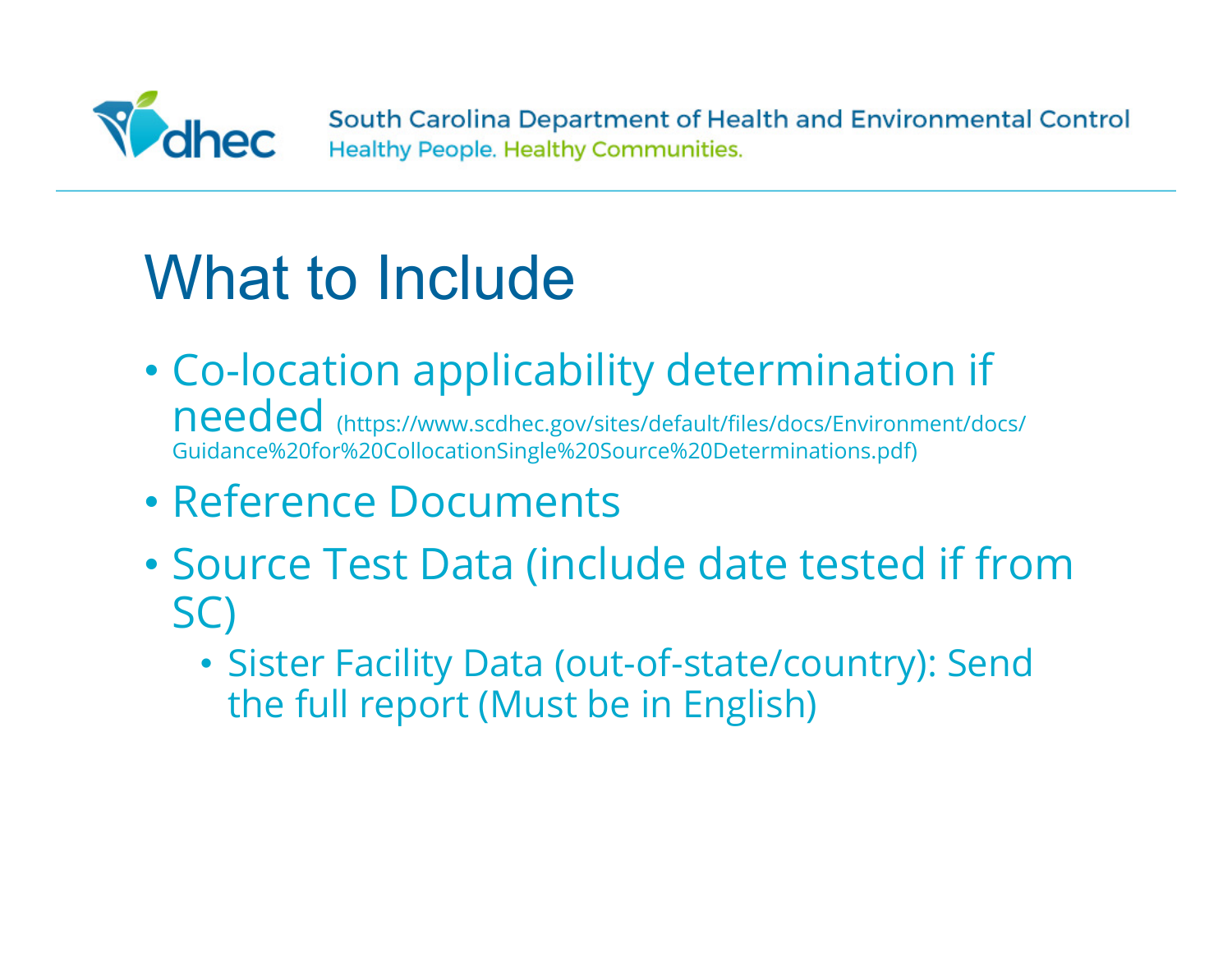

- Complete, Current Regulatory Review
	- Why is the facility subject
	- Limits you are subject to
	- How compliance will be demonstrated
	- Address all applicable sections of the regulation
- Also address regulations that could "reasonably apply"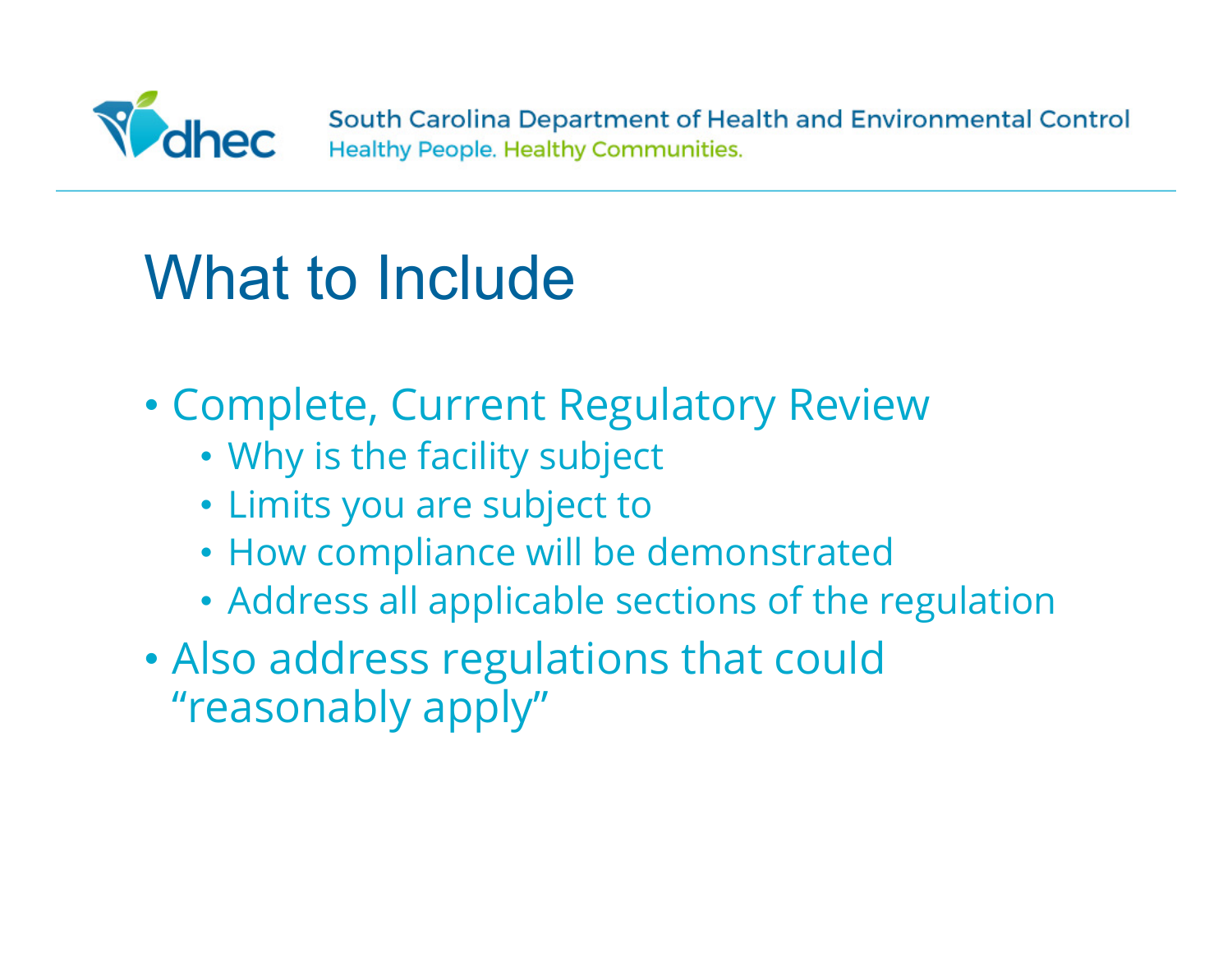

- How will the facility demonstrate that the control device is operating correctly
- Previously received monitoring alternative, special approvals, case-by-case determinations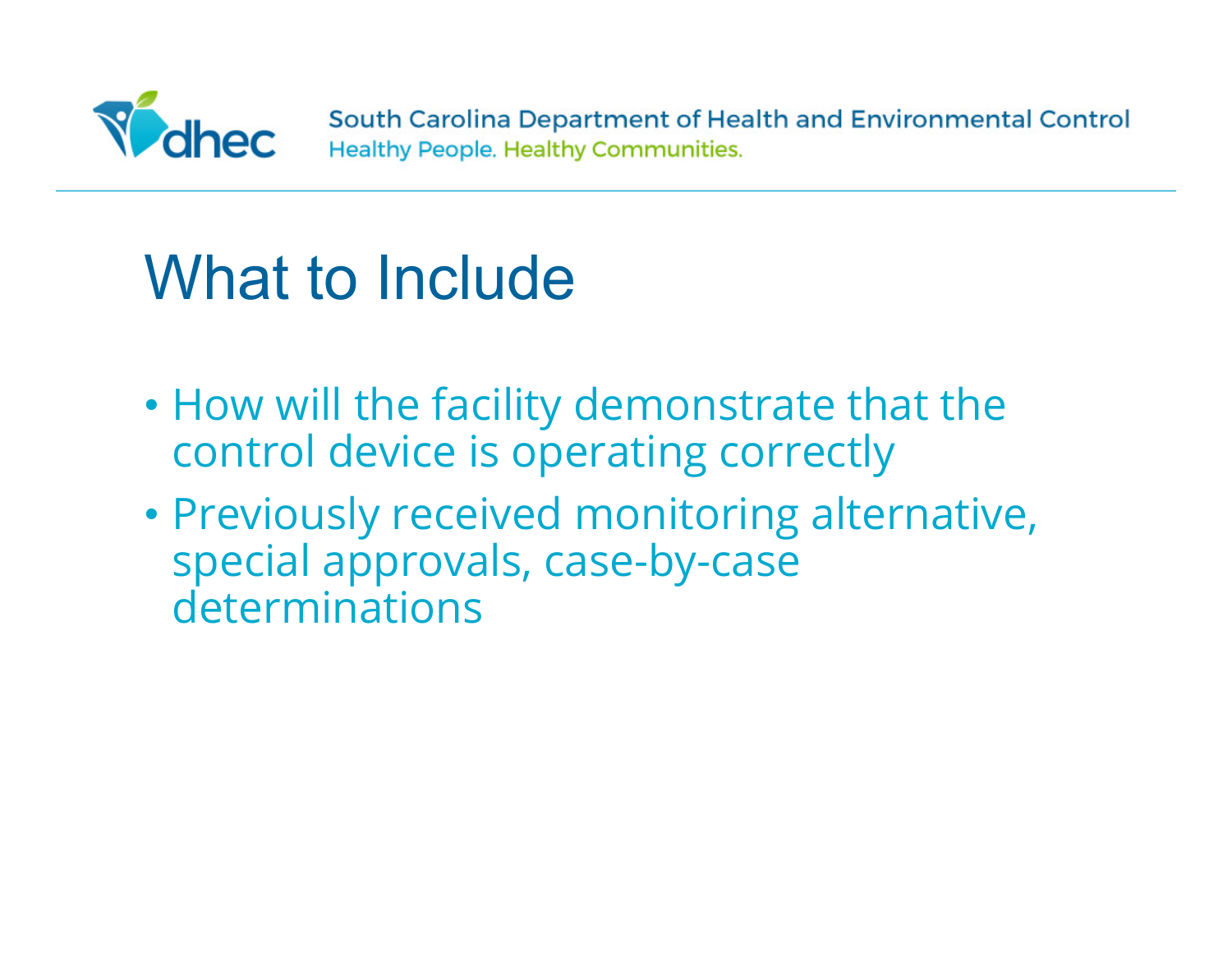

#### Standard 5.2

- Read the current version of the regulation to determine if applicable
	- If not applicable, explain why not
- If applicable, include
	- What is the emission limit?
	- What other requirements are applicable?
	- How will compliance be demonstrated?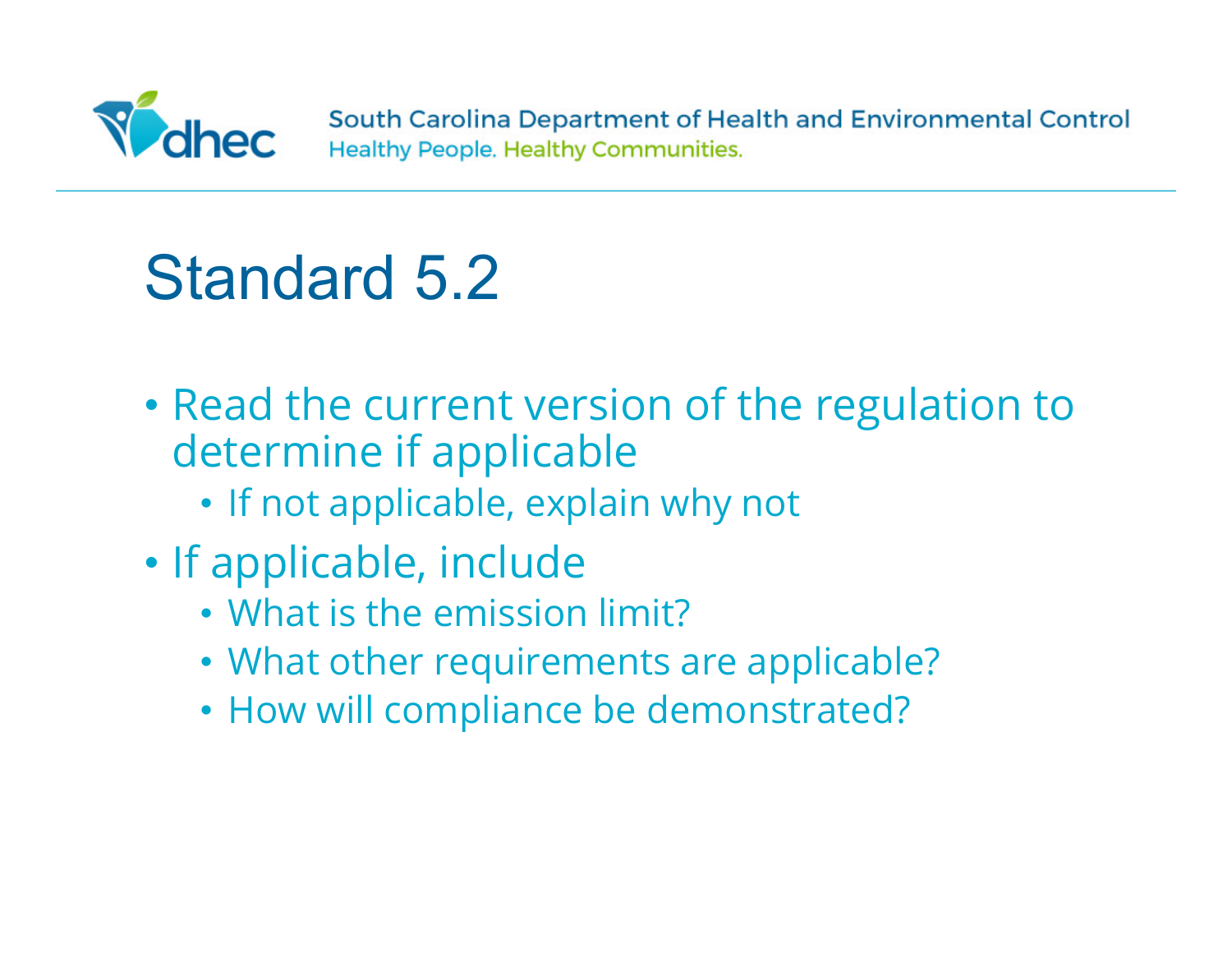

### Helpful to Get Electronically

- Emissions Spreadsheet in Excel
- Permit Shield Form in Word

This is in addition to the required hard copies.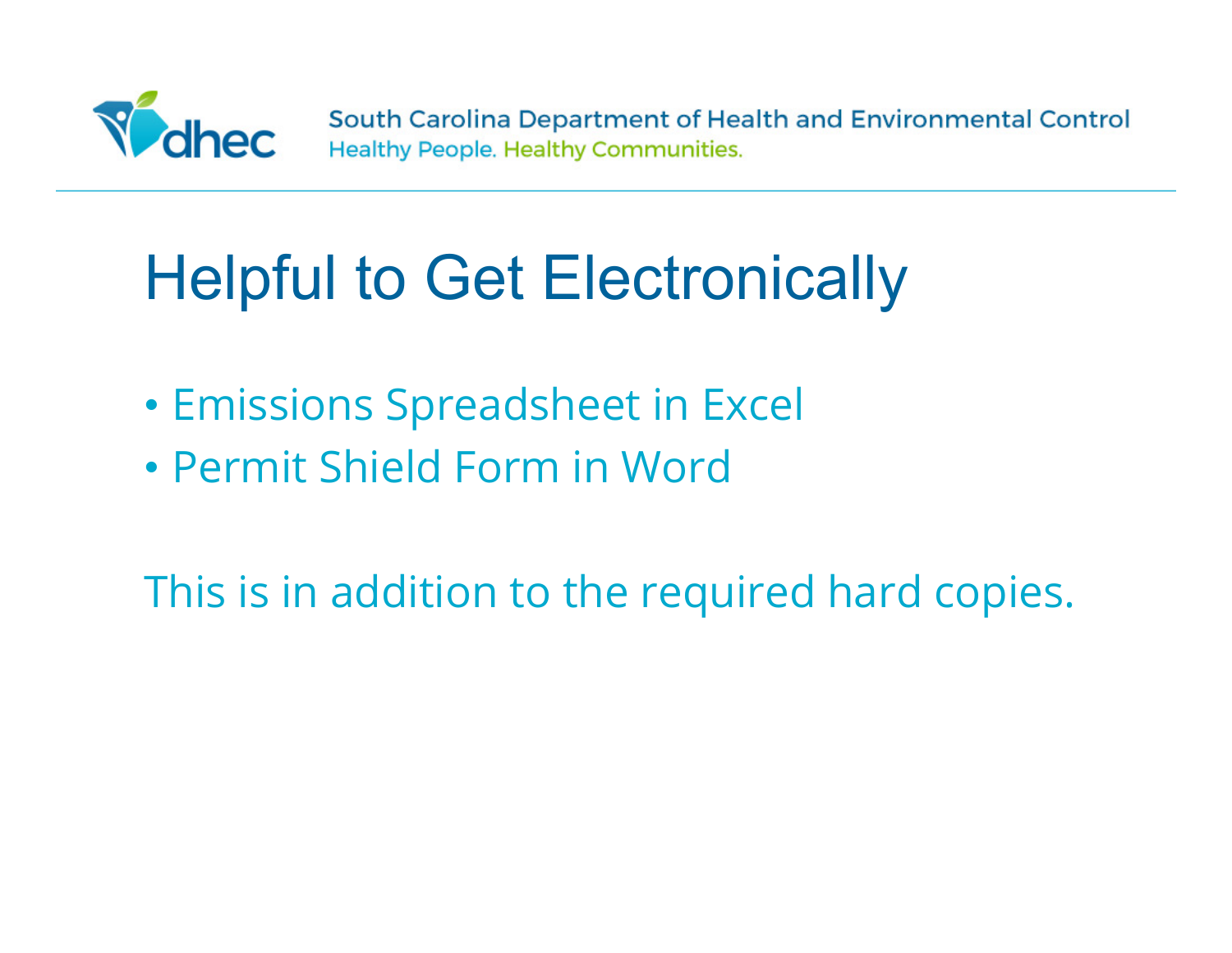

### Construction Permits

- If applying for the expedited program
	- Applications of very high quality are expected
	- Send the application to OCRM if required
	- Don't pay unless accepted into the expedited program
	- May require a pre-application meeting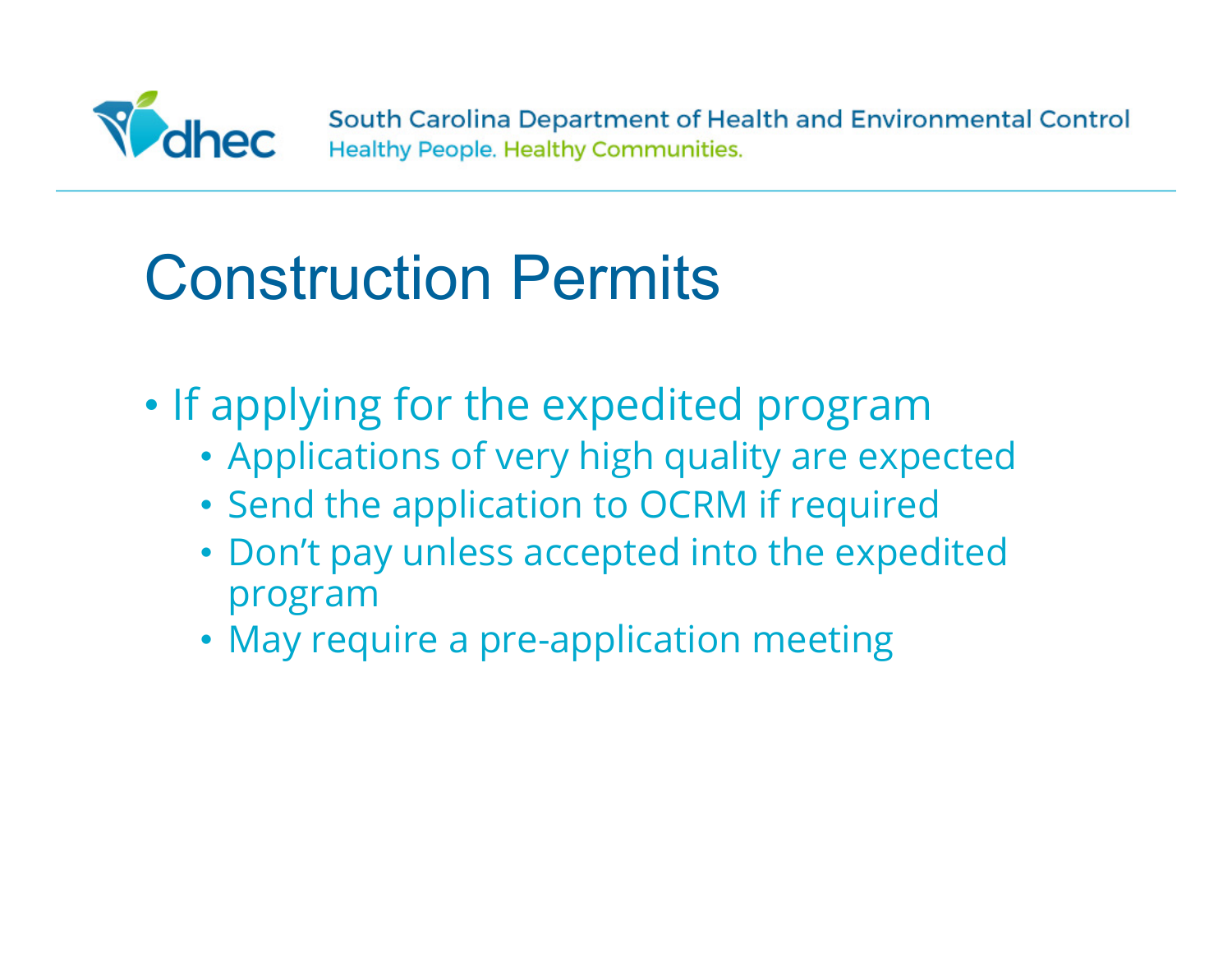

#### Operating Permit Renewal

- Include all changes since last operating permit
	- Equipment lists, control devices
	- Emissions
	- Regulations
	- Review the completed draft application
- Submit on time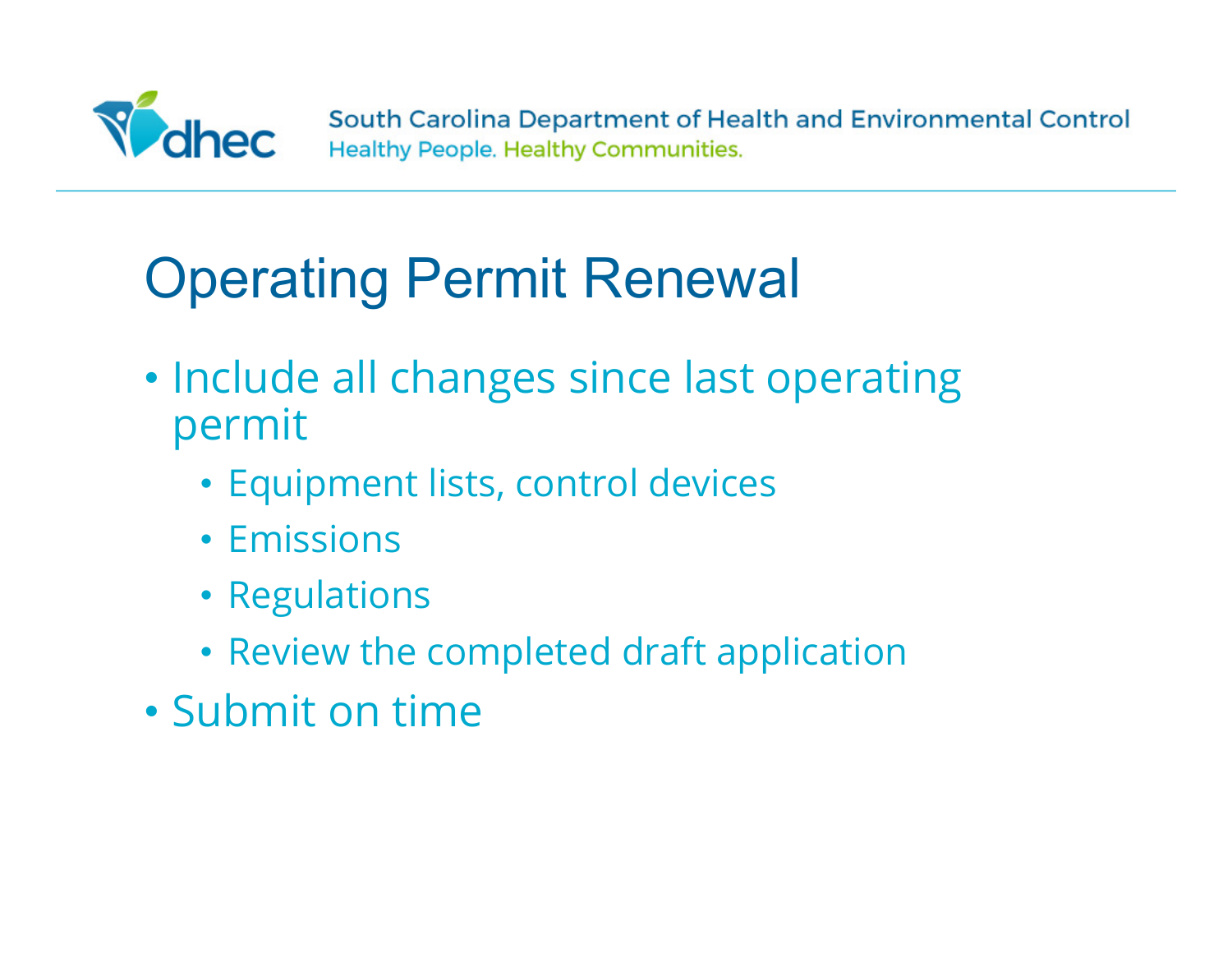

#### Draft Permit Review

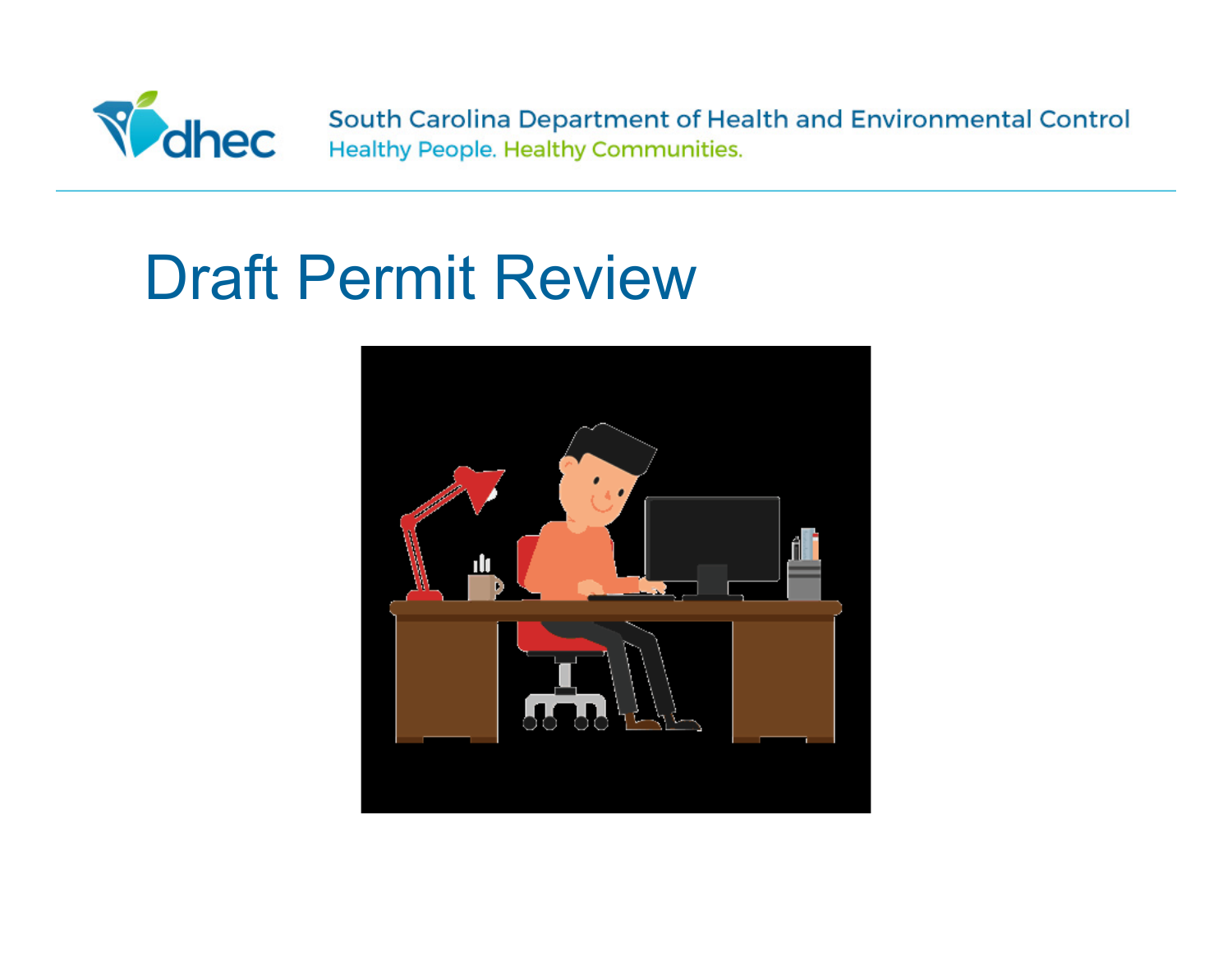

# Registration Permits

- Auto Body Refinishing
- Cotton Ginning **Operations**
- Crematory **Operations**
- Fuel Combustion **Operations**
- Sawmill Operation
- Surface Finishing
- Temporary Crushing/Screening
- Wood Working **Operations**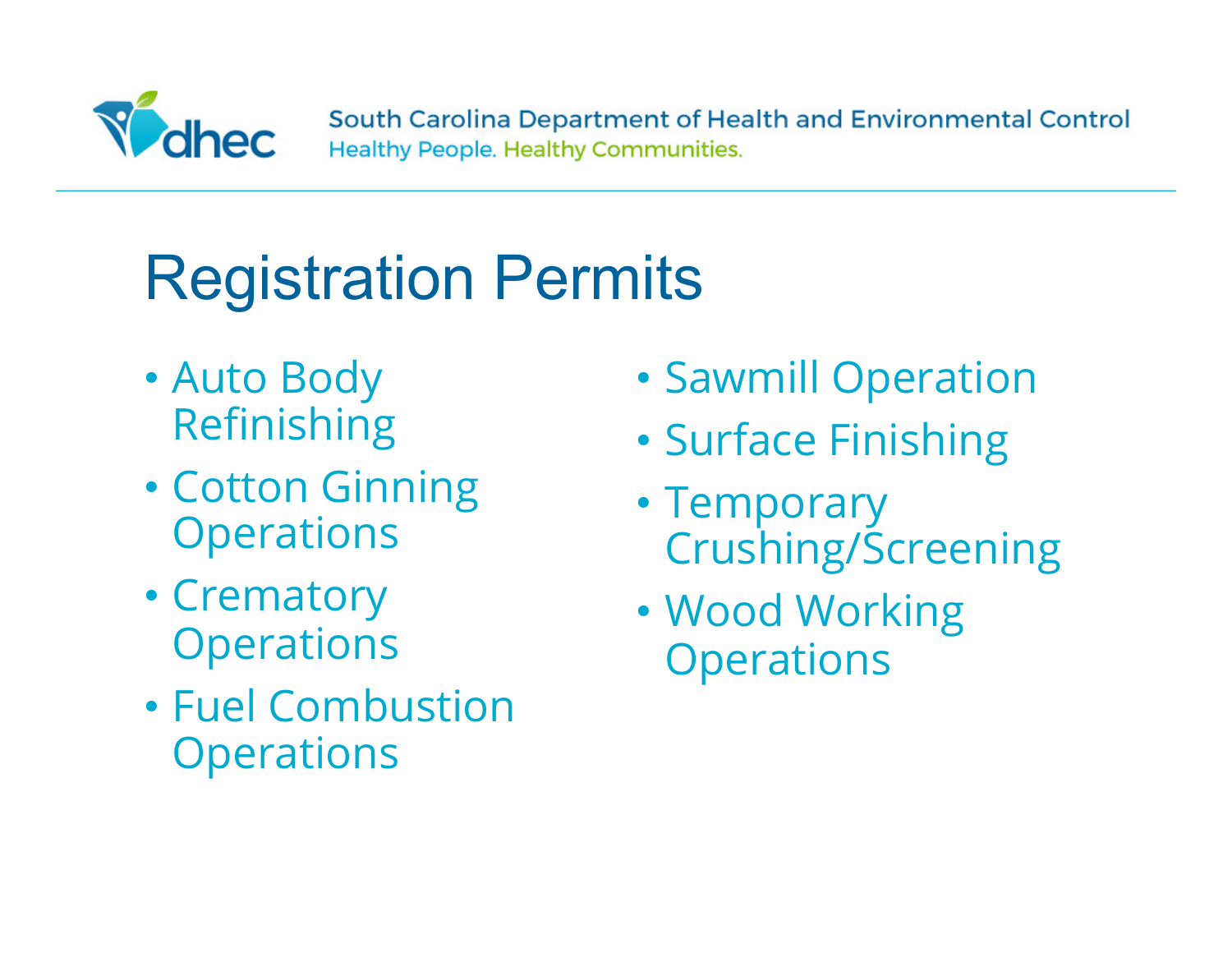

#### General Permits

- Asphalt
- Concrete
- Nonmetallic Mineral
- Sawmill
- Surface Finishing
- Textile
- Fuel Combustion
- Petroleum **Distribution**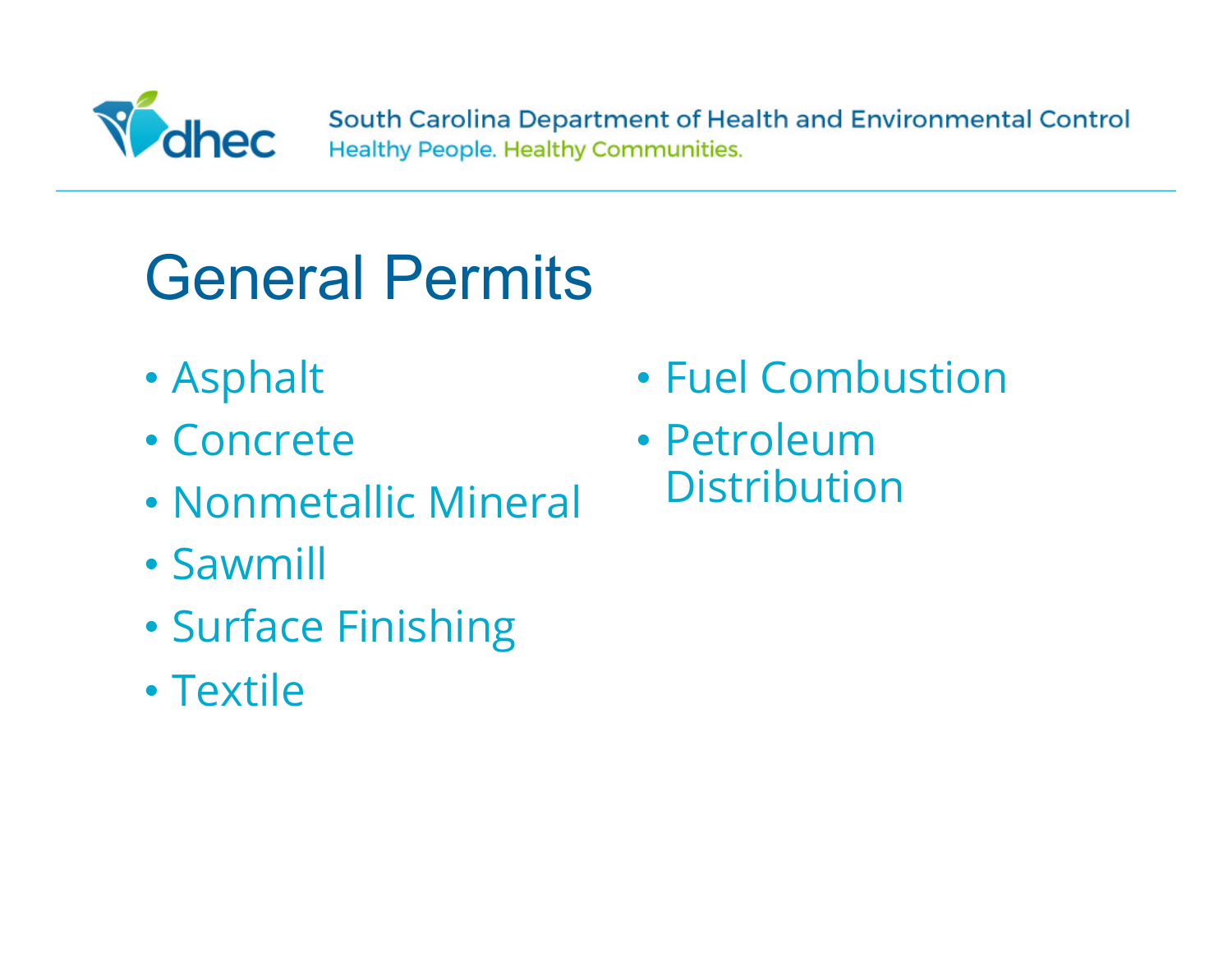

#### What's Next

- General Title V's
	- Boats
	- Landfills
- Updated forms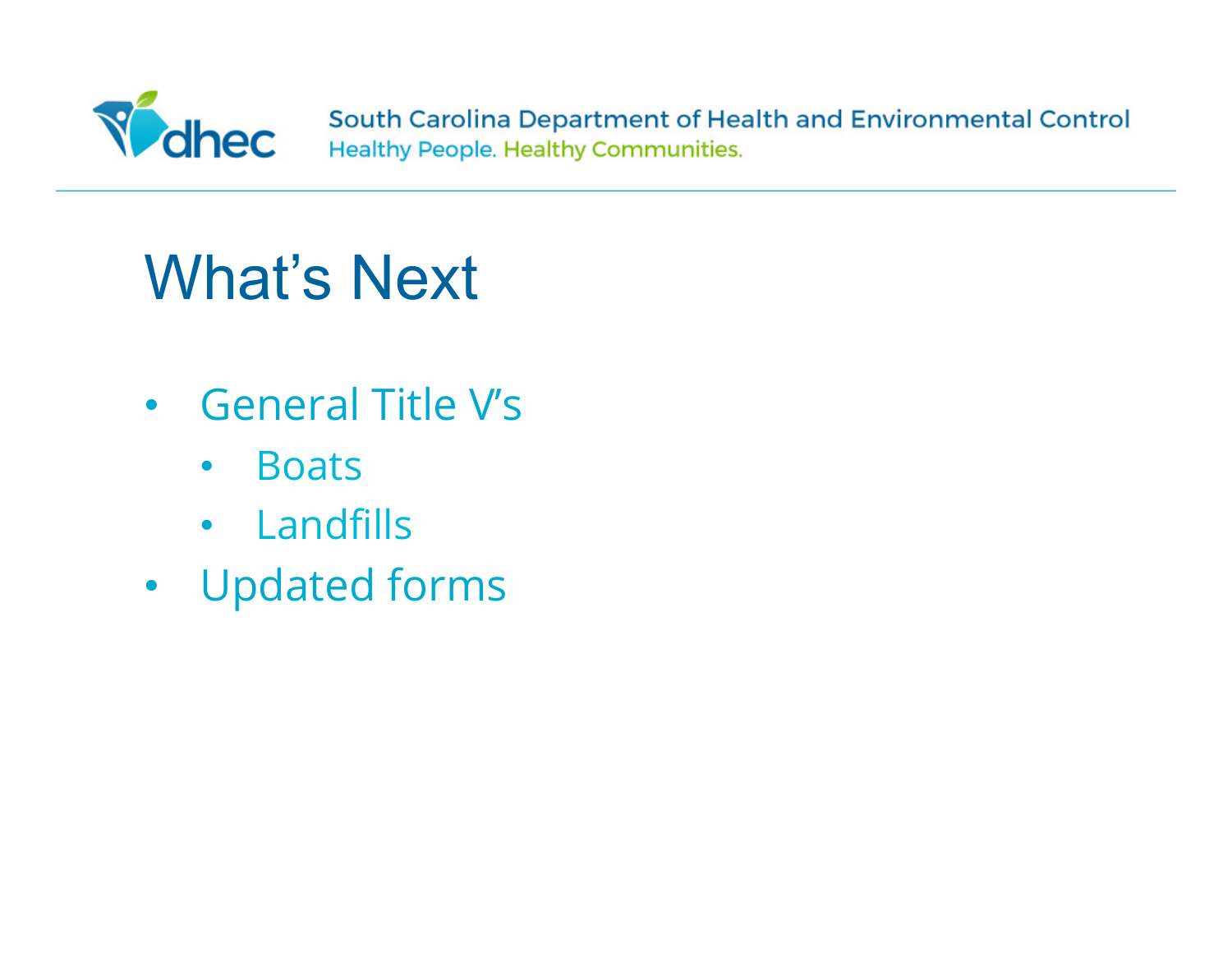

### Air Permitting Structure

#### Four Permit Sections

- 1. Piedmont Permitting Section
- 2. Coastal Plains Section
- 3. Sandhills Section
- 4. General Permitting Section